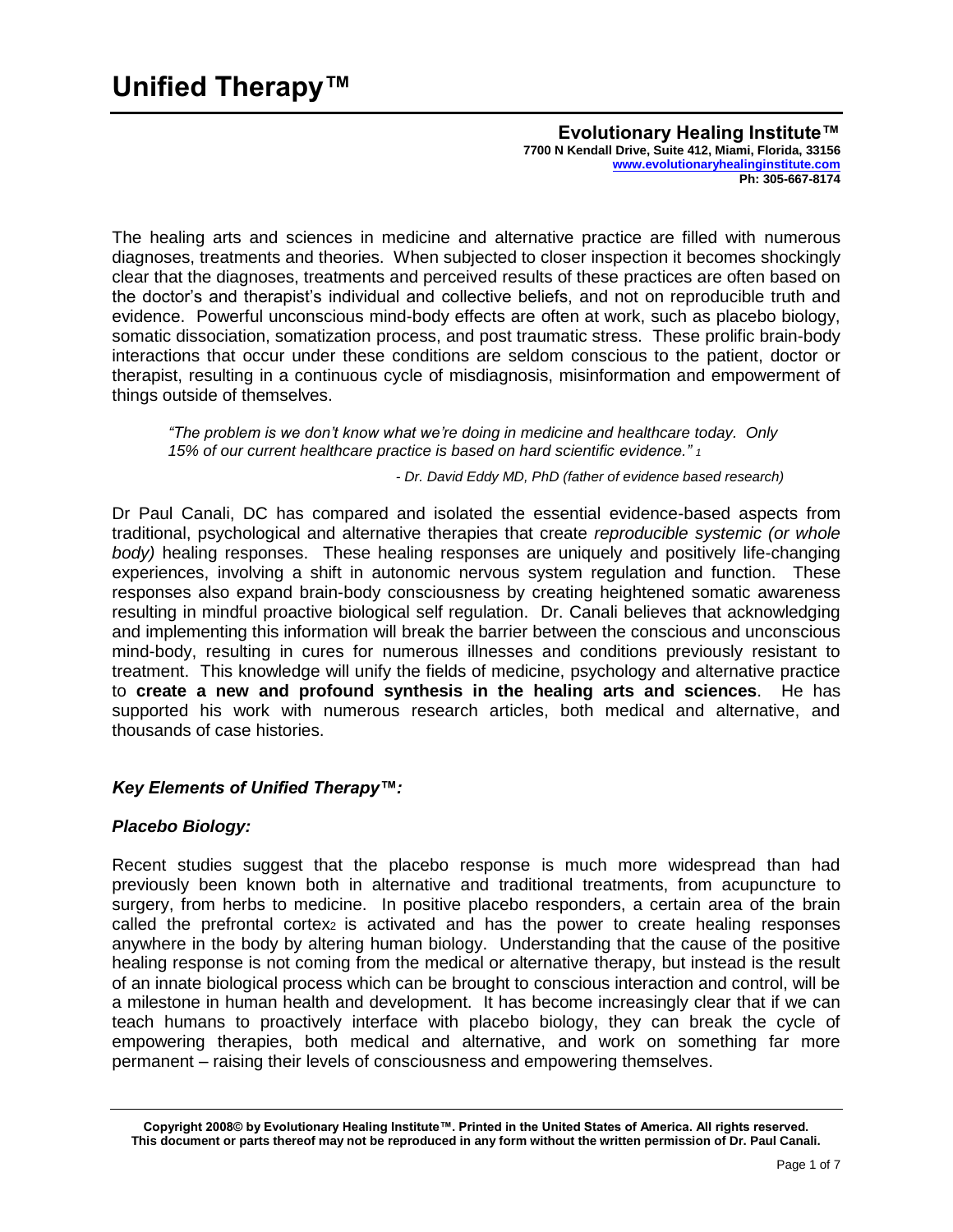*"The placebo response is exceptionally large statistically, it accounted for more than 80% of the symptom alleviation observed in antidepressant treated patients.*

*"There is little evidence to support the prescription of antidepressant medication to any but the most severely depressed patients, unless alternative treatments with fewer side effects have failed."*

- Irving Kirsch, PhD 3

### *Somatic Dissociation:*

**Understanding the biological and psychological workings of somatic dissociation is an important aspect of UT™.** Somatic Dissociation is the loss of perception of somatic, or bodybased, sensory information. Disconnection from information of the inner workings of our own biology and the ability to proactively and mindfully interface with this information results in a distorted sense of self and reality, promoting disease and suffering of all kinds.

*"Evolution of the concept of dissociation led to the description of a constellation of varied clinical manifestations attributed to it, including altered perceptions of physical sensation, time, memory, and the perceptions of self and reality."* <sup>4</sup>

- Robert Scaer, MD

Somatic dissociation is often a by-product of a traumatic or overwhelming stressful experience that has not been biologically dissipated and integrated. A lesser known form of Somatic Dissociation, which may be in epidemic proportions, is not necessarily associated with trauma but is a result of years of early developmental conditioning and prolonged elevated stress levels. Somatic Dissociation can express itself in varying degrees of severity, from full-blown pathological symptoms to occasional anxiety. In other words, we were seldom taught how to somatically connect, especially without fear of what we were sensing in our own bodies. As a result, our brains created dissociated survival strategies as we became overwhelmed by what we were sensing and feeling, and often had to numb ourselves on the inside – disconnect – in order to survive. The resulting condition is over-stimulated fear and stress centers in the brain including the Amygdala and HPA axes, and underdeveloped parts that strengthen proactive fearless somatic awareness, including the Medial Pre Frontal Cortex.<sup>5</sup>

*"Temporarily disengaging the middle aspect of the Prefrontal Cortex [PFC] dissolves the nine functions of the PFC which include: Body Regulation, Attunement, Emotional Balance, Response Flexibility, Empathy, Self-Knowing Awareness, Fear Extinction, Intuition, and Morality." <sup>6</sup>*

*- Daniel Siegel, MD*

*"Neurons fire when we have an experience. With neural firing the potential is created to alter synapses by growing new ones, strengthening existing ones, or even stimulating the growth of new neurons that create new synaptic linkages. Synaptogenesis and neurogenesis are the ways in which the brain grows new connections. This growth* 

**Copyright 2008© by Evolutionary Healing Institute™. Printed in the United States of America. All rights reserved. This document or parts thereof may not be reproduced in any form without the written permission of Dr. Paul Canali.**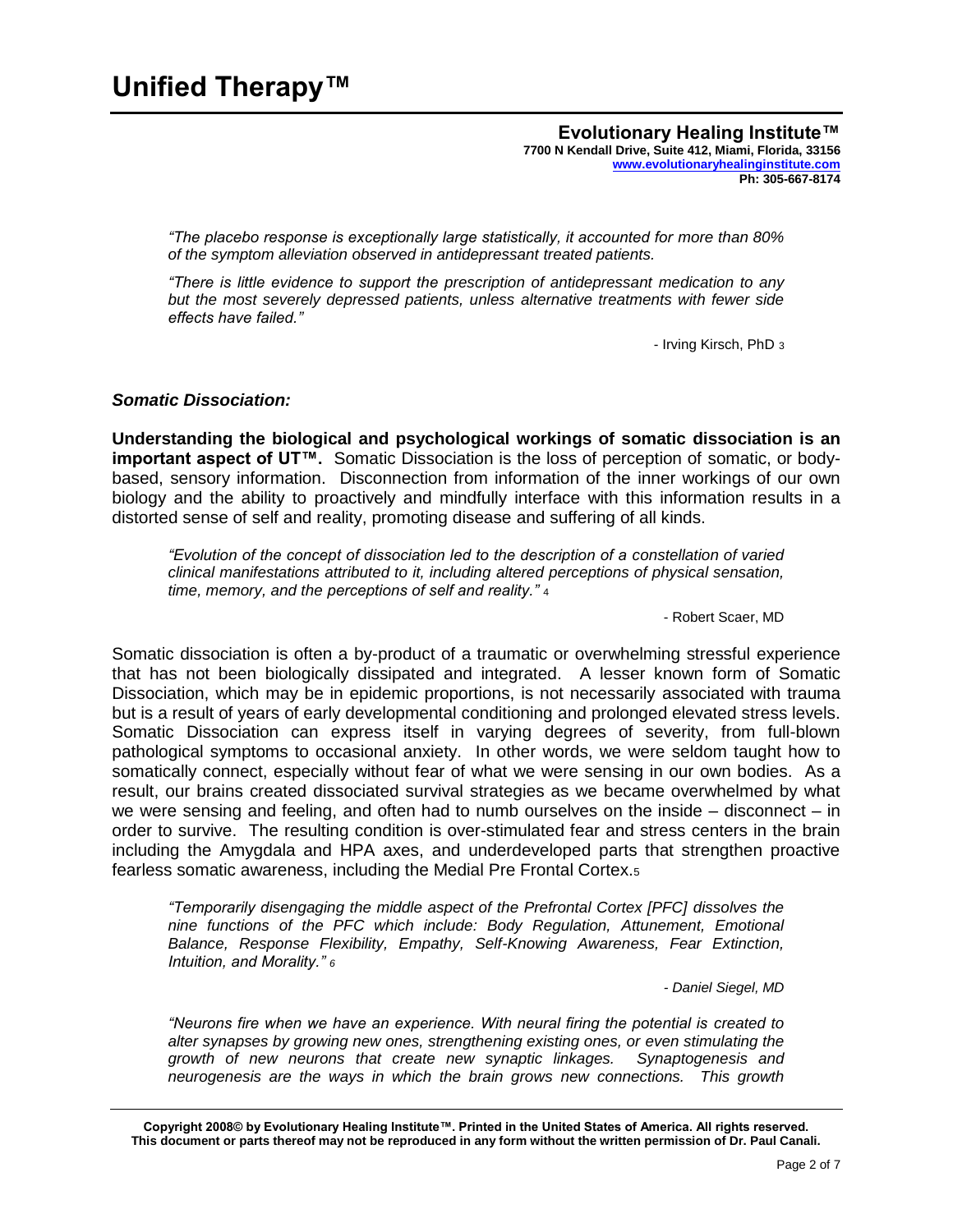*harnesses both genes and experience to produce changes in the connectivity of neurons: Neuroplasticity is the term used when connections change in response to experience." <sup>7</sup>*

*- Daniel Siegel, MD*

Conscious, or mindful, interaction is essential in early detection of disease as well as in developing a positive internal locus of control when challenging symptoms or situations arise. Even more important, an evolving nervous system is capable of creating neuroplasticity and expanded levels of wellness, adapting to life's challenges without creating somatic dissociation, disease and suffering.

### **Somatization's unconscious process in the mind/body**:

Somatization is the ability humans have to unconsciously convert psychological states, suppressed emotions, and traumatic experience into physical symptoms and disease. This is possibly the least understood and most unrecognized condition of human biology and in all of health care today.

*"Somatization disorder is a chronic severe disorder characterized by many recurring physical symptoms, particularly some combination of pain and digestive, sexual, and neurological symptoms." <sup>8</sup>*

*- Merck Manual Home Edition*

This often deeply unconscious process of somatization and conversion of psychological and emotional conflict into physical symptoms and illness is responsible for an incredible amount of misdiagnosis and human suffering. Simply becoming aware that the somatization reaction is not necessarily a disorder, but instead a normal unconscious biological process, often carries important therapeutic benefits in and of itself.

*"Once the patients … become aware of the brain strategy to divert attention away from emotions and onto the body, their physical symptoms usually disappear." <sup>9</sup>*

*- John E. Sarno, MD*

*"Physical symptoms are a "defense mechanism" of the brain. The brain is diverting attention to the body, in order to avoid the awareness of, or confrontation with, certain unconscious or repressed frightening or threatening feelings, especially anger or rage." <sup>10</sup>*

- *John E. Sarno, MD*

Sarno and others have repeatedly demonstrated that a shift in consciousness of the somatization process alone can often have profound effects on our physical health. Yet a far more advanced process exists that allows one to go to the very core of human illness and suffering. This process requires fearless, mindful, conscious interaction with the energetic processes of the body's inner workings. This can be extremely challenging and therefore must be activated and supported with the help of a skilled therapist.

**Copyright 2008© by Evolutionary Healing Institute™. Printed in the United States of America. All rights reserved. This document or parts thereof may not be reproduced in any form without the written permission of Dr. Paul Canali.**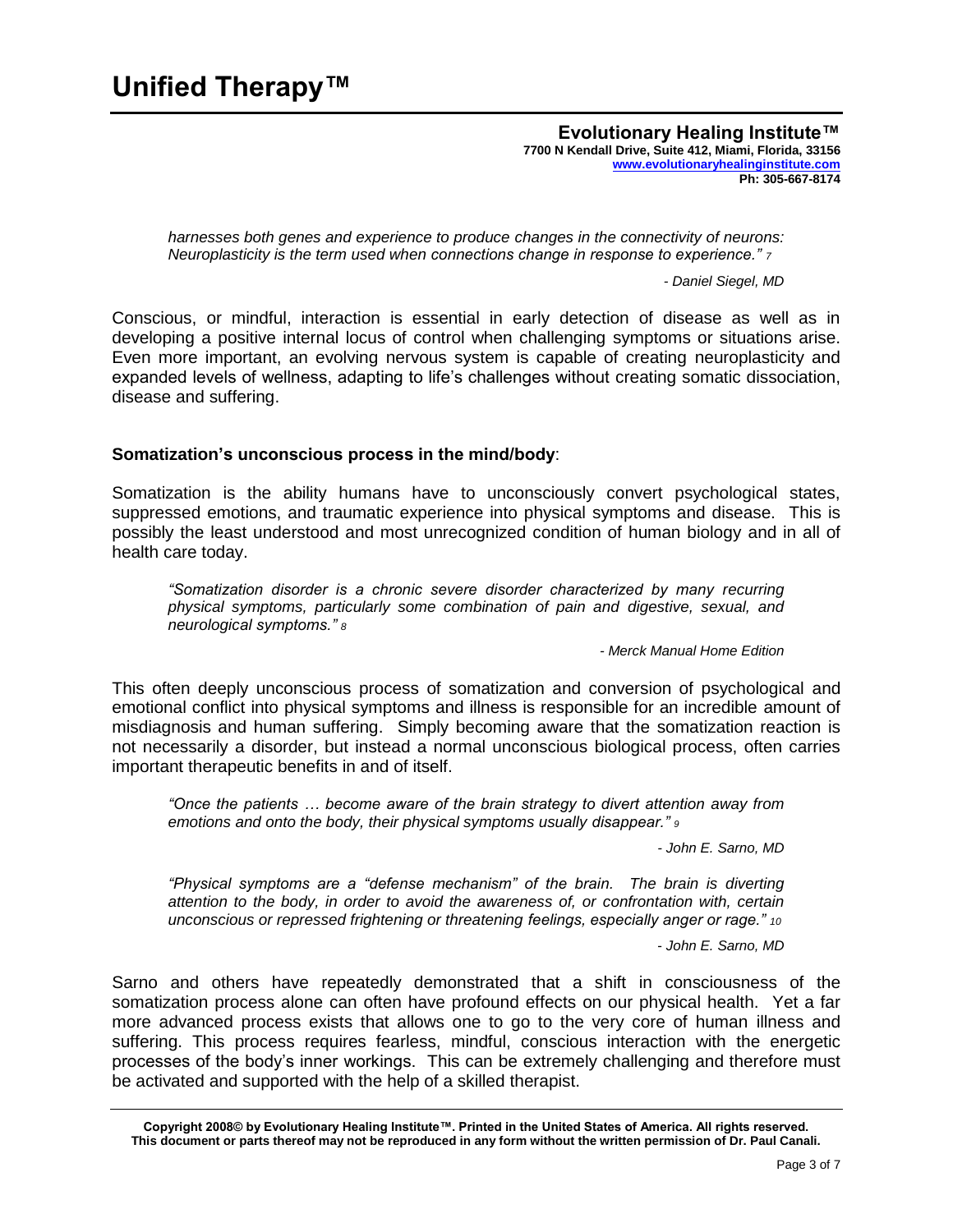*"Awareness as opposed to avoidance of one's internal states allows feeling to be known and to be used as a guide for action. Such mindfulness is necessary if one is to respond adaptively according to the current requirements for managing one's life. By being aware of one's sensations one introduces new options to solve problems. This allows people to not react reflexively, but to find better ways to adapt."* <sup>11</sup>

*-* Bessel van der Kolk, MD

### **Trauma and Its Purpose:**

An important principle of UT™ is illustrated in the healing of humankind's deepest of all wounds: *trauma*. That is, the psycho-biological effects that persist after the original traumatic event has passed. Dr. Paul Canali believes that there is no greater hindrance to human survival, health and development than that of unresolved trauma in the individual, which inevitably leads to continual and unconscious perpetuation of suffering from generation to generation.

Trauma comes not only in the form of major accidents, war or other catastrophic events, but also from emotional abuse, neglect, lack of touch, and many other more subtle forms. Trauma disturbs biology. Disturbed biology expresses itself in myriad diverse forms of disease and suffering of both mind and body. Dr. Canali has been involved in trauma and stress research for over 20 years. During that time, he has observed and practiced the most reproducible and effective forms of trauma therapy. He has also discovered that a thorough understanding of trauma biology and its autonomic responses carries with it a new knowledge and treatment of the origins of a vast amount of human disease and suffering. Further, that the treatment of trauma can serve as a model for potential overall human transformation and evolution.

*"Trauma has the potential to be one of the most significant forces for psychological, social, and spiritual awakening and evolution. How we handle trauma (as individuals, communities, and societies) greatly influences the quality of our lives. It ultimately affects how or even whether we will survive as a species."<sup>12</sup>*

*- Peter Levine, PhD*

Activation of the same autonomic process involved in healing trauma has given Dr. Canali new and improved treatment options and cures for a vast number of other diseases and diagnoses that have not been associated with traumatic exposure. His recent discovery of an autonomic righting or balancing reflex, when combined with the information that has come out of the most effective somatic awareness and trauma therapies, has created a new unique synthesis. This new synthesis catalyzes current trauma healing therapies to produce fast and efficient treatment for healing post traumatic stress biology as well as many other conditions. Dr. Canali has begun a new project called **Heal Trauma Save the World** based upon this model of healing trauma.

*"Trauma is a fact of life. It does not, however, have to be life sentence. Not only can trauma be healed, but with appropriate guidance and support, it can be transformative." <sup>13</sup>*

*- Peter Levine, PhD*

**Copyright 2008© by Evolutionary Healing Institute™. Printed in the United States of America. All rights reserved. This document or parts thereof may not be reproduced in any form without the written permission of Dr. Paul Canali.**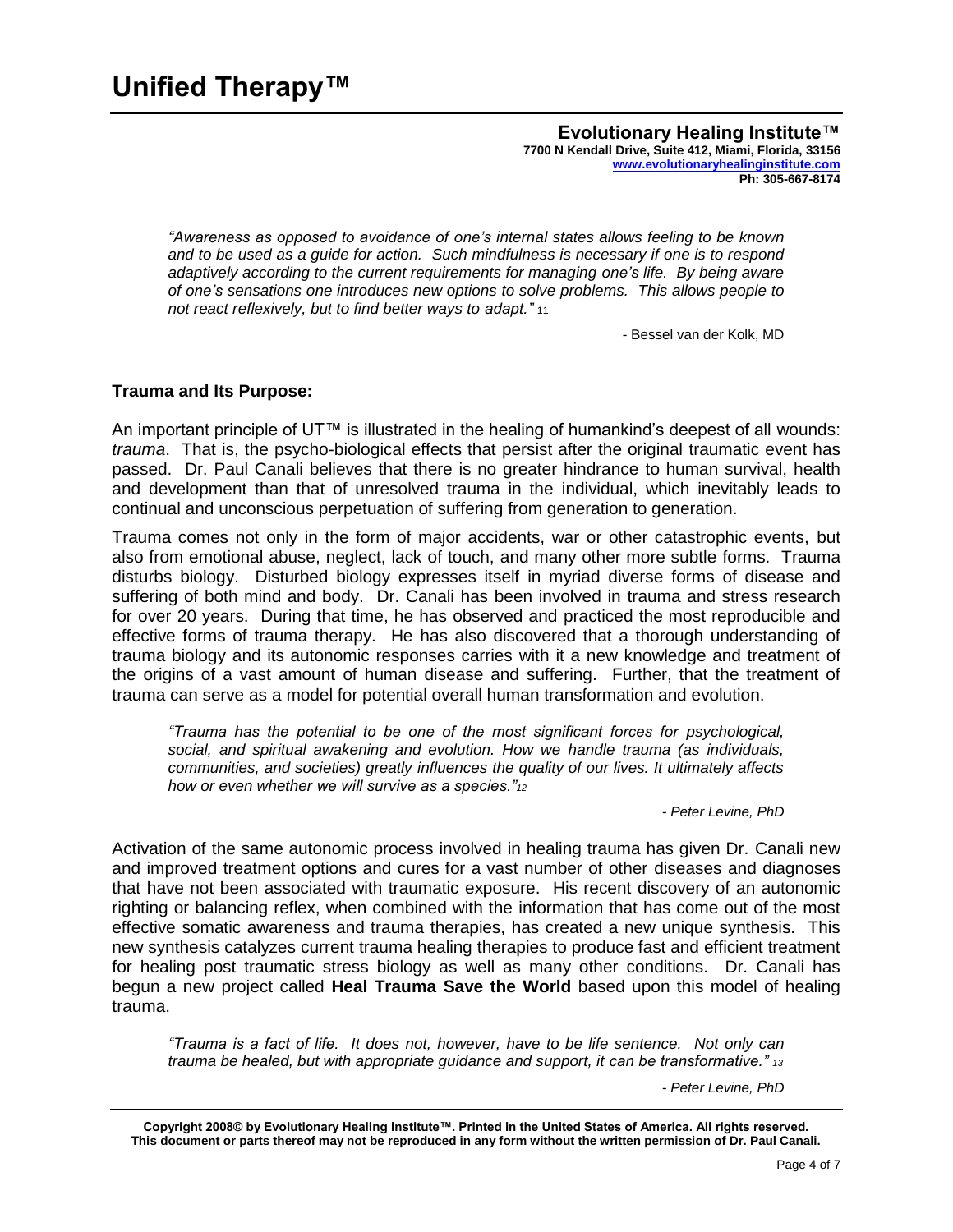### **The Autonomic Nervous System:**

A most important recent discovery supported by UT™ is that a vast amount of seemingly different diseases and diagnoses, both physical and psychological, have a common connection and resulting related imbalance in a central system. That central controlling system is in the nervous system, in particular the Autonomic Nervous System (ANS) and its related structures in the brain.

*"A balance between the two branches of your ANS is essential for good health, in fact, most illnesses and injuries cause or result from an imbalance between these two branches. An imbalance in your ANS can tell your doctor many things about how healthy you are, as well as what can be done to keep you as healthy as possible."<sup>14</sup>*

*- Ansar Group*

The condition of an imbalanced ANS is referred to as *dysautonomia* or *autonomic dystonia,* and is the common connector to an incredible number of diseases.15 In fact, recent statistics suggest that as much as *85% of all disease and illness is related to stress mal-adaptation*.16 Stress, especially chronic stress, can cause autonomic imbalance which creates illness of all kinds. The Autonomic Nervous System has the ability to affect every cell in the body in a positive or a negative way. An imbalanced ANS has the potential to create disease, whereas a balanced ANS has the capacity to heal and prevent disease. This means that if you could consistently, reproducibly affect positive autonomic balance you would be able to change the course of health and disease as never before.

The normal functioning of the autonomic nervous system day and night, from heartbeat to heartbeat, plays a largely unconscious but vital role in our livelihood. It is not surprising, therefore, that autonomic abnormalities, though they are usually more difficult to recognize than a severe pain, or sensory loss or paralysis of a limb, may be even more important in impairing equality, and even jeopardizing the continuum of life.<sup>17</sup>

- National Dysautonomia Research Foundation

# **The Somatic Autonomic Balancing Reflex™ (SABR™):**

Though this reflex is new to medical and alternative practice, many health care providers are already aware of certain healing aspects of this autonomic response. The activation of this powerful, self-correcting healing reflex includes Autonomic Nervous System (ANS) balancing. (See EHI handout on the ANS). When the SABR™ is initiated, it eventually leads to the activation of what Dr. Canali calls a command or *Master System*. When the *Master System* is activated during a **UT™** session, the results are measurable and shown to be wide-reaching, with major changes to all body systems, cells and functions.

**Copyright 2008© by Evolutionary Healing Institute™. Printed in the United States of America. All rights reserved. This document or parts thereof may not be reproduced in any form without the written permission of Dr. Paul Canali.**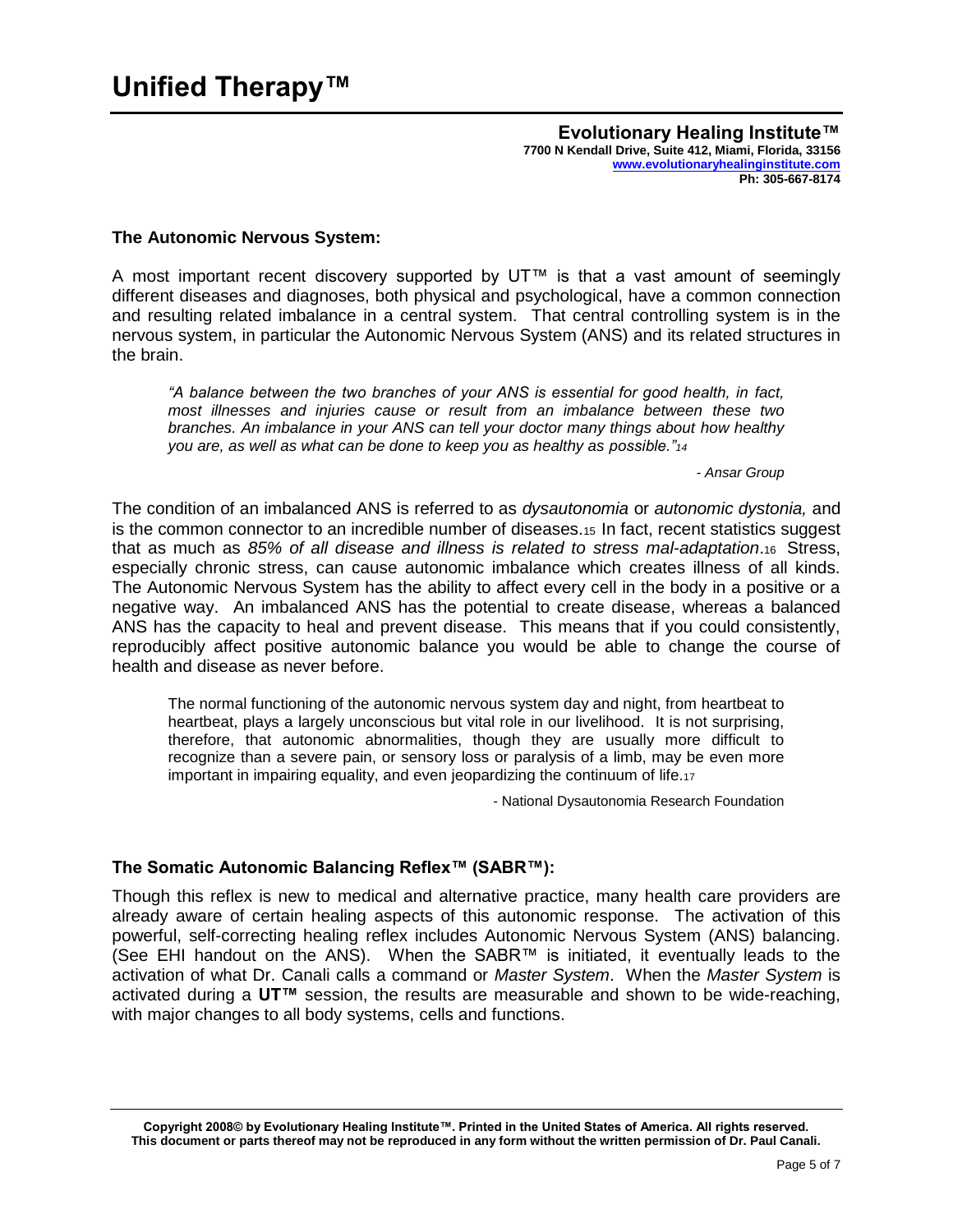# **The Master System:**

**This Master System is an emerging evolutionary system***,* responsible for activating systemic or whole body healing reflex, but also creating advanced mind-body interfaces that can radically shift the course of most diseases and suffering including trauma, somatic dissociation, and other psychological and emotional states. Repeated ANS stimulation by an experienced therapist heightens innate energetic processes in patients and makes it possible for a patient to interface between fearful emotions and body sensations. Continual pendulation between sympathetic and parasympathetic can generate new and expanded feedback between brain and body, eventually leading to mindful ANS balance and feedback. Expanded states of consciousness previously reserved to those skilled in years of mindfulness therapy and meditation become easily accessible with repeated application.

Most importantly, the patient learns not to be primarily concerned with symptom suppression, catharsis and fleeting state experiences, but instead in consciously collaborating with their overall brain-body development to integrate their experiences, and evolve their systems to a much more advanced level of consciousness. This enables them to develop the ability to implement an approach to coping with suffering which elevates their overall physical, emotional and mental health to higher levels than they have ever experienced.

We are a society in which fear predominates all other emotions. There is no greater fear than that of oneself. The fear of things outside of us is no match for the fear of our own bodies, our emotions, our physiology, especially body symptoms, and diseases over which we feel we have no control. We offer a way to change that relationship to ourselves. We offer a real and reproducible way to end a vast amount of disease and suffering.

We support the shifting of responsibility of health to the patient by empowering them with reproducible tools for this noblest of human endeavors. This enables a shift from helplessness and feeling the victim to becoming a conscious collaborator in advancing their own health and evolving biology. Taking control of our lives and health includes advancing brain-body feedback, and fearlessly interacting with our own physiology, along with the depersonalization of human suffering. It also requires making truly informed decisions. We live in the information age, and we must be willing to investigate and let go of decades of unsubstantiated information, replacing it with reproducible, evidence-based therapy and a trust of innate somatic experience if we are to end the perpetual and unconscious cycle of human suffering.

The realization that a vast amount of human disease, suffering, its expression and outcomes could be changed by altering key aspects of human biology and consciousness seems incredible, yet it is consistently proving to be reproducible. Such a discovery, if supported by larger research studies, will be known as a major breakthrough in the healing arts and sciences.

**Copyright 2008© by Evolutionary Healing Institute™. Printed in the United States of America. All rights reserved. This document or parts thereof may not be reproduced in any form without the written permission of Dr. Paul Canali.**